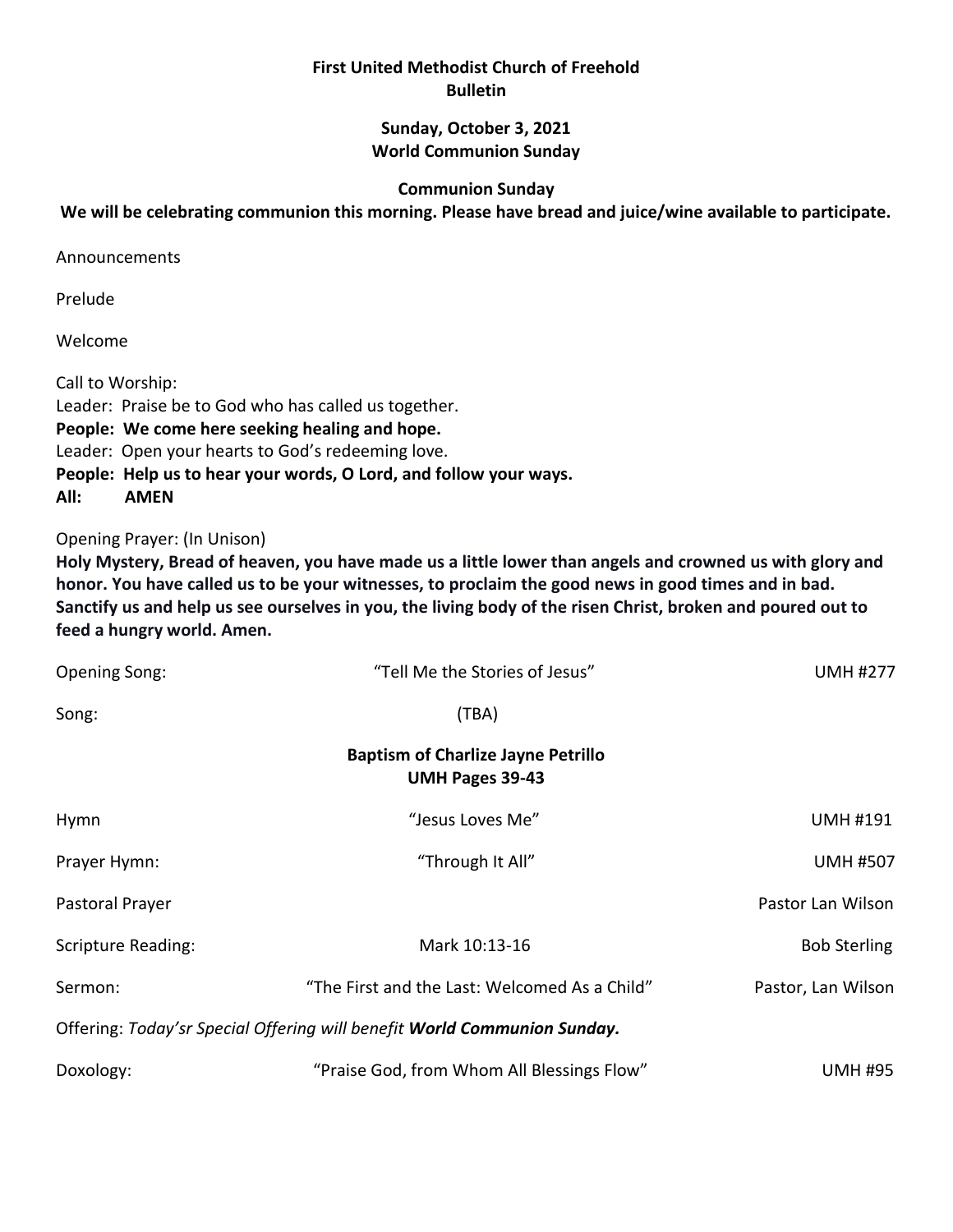| <b>Offertory Prayer</b><br>Pastor, Lan Wilson<br>Holy Giver of all that we need, you have filled our hearts with joy and our hands with overflowing<br>abundance. With thanks and joy, we bring these gifts, offering ourselves in communion with you and with<br>all creation. Amen. |                              |                    |  |
|---------------------------------------------------------------------------------------------------------------------------------------------------------------------------------------------------------------------------------------------------------------------------------------|------------------------------|--------------------|--|
| Passing of the Peace                                                                                                                                                                                                                                                                  |                              |                    |  |
| <b>Celebration of Communion:</b>                                                                                                                                                                                                                                                      |                              | UMH pages 12-14    |  |
| <b>Communion Hymn:</b>                                                                                                                                                                                                                                                                | "Come to the Table of Grace" | Barbara Hamm       |  |
| Closing Hymn:                                                                                                                                                                                                                                                                         | (TBA)                        |                    |  |
| Benediction:                                                                                                                                                                                                                                                                          |                              | Pastor, Lan Wilson |  |

\_\_\_\_\_\_\_\_\_\_\_\_\_\_\_\_\_\_\_\_\_\_\_\_\_\_\_\_\_\_\_\_\_\_\_\_\_\_\_\_\_\_\_\_\_\_\_\_\_\_\_\_\_\_\_\_\_\_\_\_\_\_\_\_\_\_\_\_\_\_\_\_\_\_\_\_\_\_\_\_\_\_\_\_\_\_\_\_\_\_

# **Scripture Passage for Sunday, October 3, 2021 Liturgist: Bob Sterling**

## **Mark 10:13-16 - New Revised Standard Version**

## **Jesus Blesses Little Children**

**<sup>13</sup>** People were bringing little children to him in order that he might touch them; and the disciples spoke sternly to them. **<sup>14</sup>** But when Jesus saw this, he was indignant and said to them, "Let the little children come to me; do not stop them; for it is to such as these that the kingdom of God belongs. **<sup>15</sup>** Truly I tell you, whoever does not receive the kingdom of God as a little child will never enter it." **<sup>16</sup>** And he took them up in his arms, laid his hands on them, and blessed them.

The Word of God for the people of God.

# **Thanks be to God!**